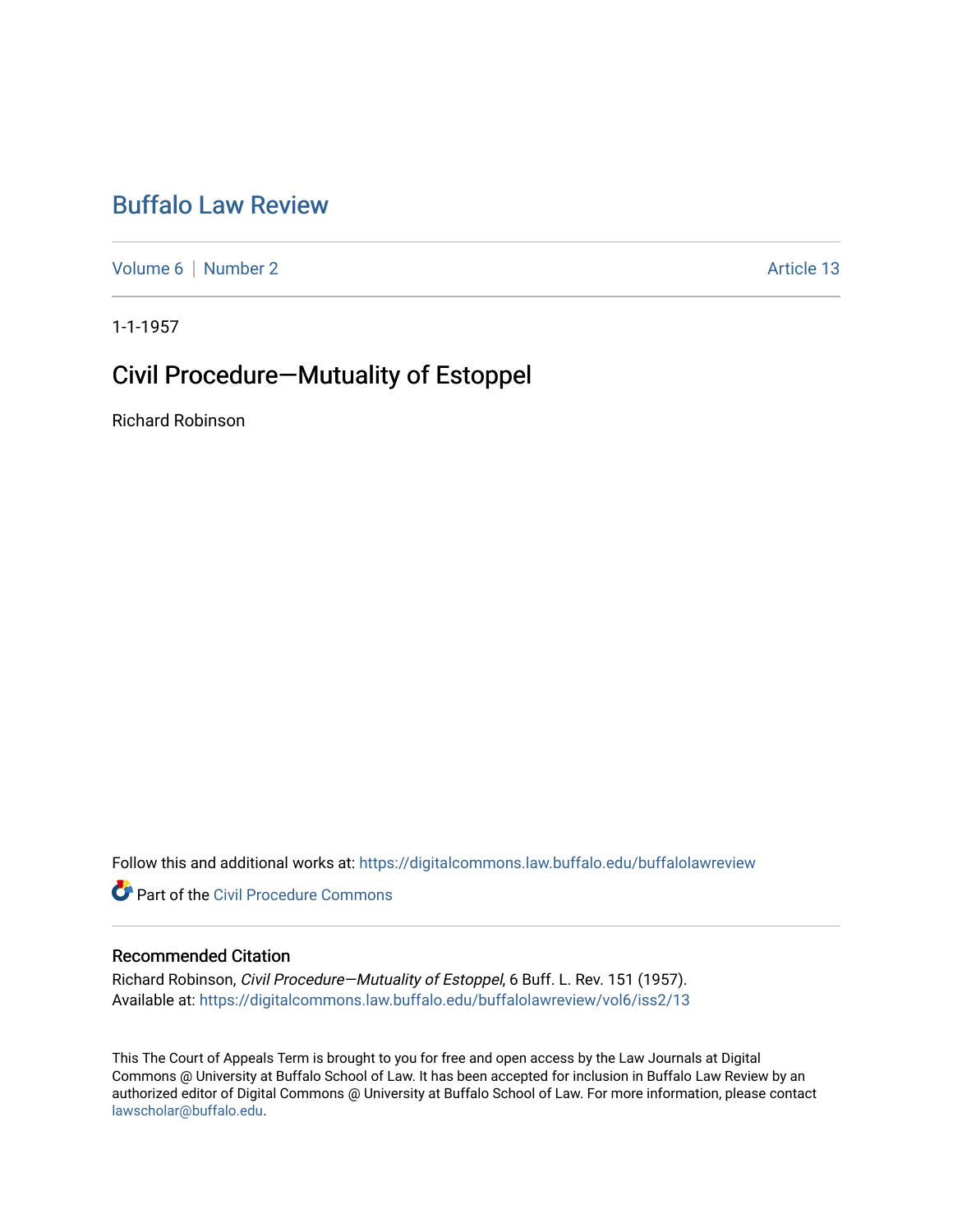The word "identical" is defined as "exactly the same' for all practical putp6ses."<sup>3</sup> 9 Thus an identical interest can be said to be an interest exactly the same as another interest for all practical purposes. It must be admitted that identical interest alone will not bind the non-appealing defendant to the previous judgment merely because he participated in the defense.<sup>40</sup> This is true even if he had an identical interest with an interest previously litigated since his interest may not have been set forth or defended so as to come within his constitutional guarantee of due process of law.41 But the writer believes that the non-appealing defendants' right to their day in court can be waived by certain conduct on their part. There is authority to the effect that if one prosecutes a suit to protect his. own right or assists in prosecution of an action in aid of some interest of his own and controls that action, although the suit is brought in name of another, he is bound by the judgment.42 It appears that a question of fact arose whether the nonappealing defendants participated to the extent that they might be bound by the judgment on stipulation for judgment absolute. It is submitted that in view of the question of fact, the majority, while applying the statute literally, failed to construe the statute liberally, and was in error in holding, as a matter of law, that no question of fact existed.

### Mufualify of Esfoppel

Where the liability of a defendant is based in part upon the act of a third party, it does not strike unfairly that a plaintiff, who has failed in a prior action against that third party, should be prevented by res judicata from raising again the identical issues decided in the prior suit.<sup>43</sup> This indeed would seem to be most in accordance with the underlying policy of res judicata, *i.e., interest republicae ut sit finis litium.*<sup>44</sup> Yet such a result must be reached with some difficulty by the courts because of a verbal stumbling block. As has been said, "The repetition of a catchword can hold analysis in fetters for fifty years or more."45 The catchword here is "mutuality."

Under the doctrine of "mutuality of estoppel" a party is precluded from asserting a judgment in estoppel unless he would also be estopped had the same judgment gone the other way; or, in other terms, the judgment must be equally conclusive on both parties.<sup>46</sup> Most reasons advanced for the rule, such as fairness,<sup>47</sup>

<sup>39.</sup> BLACK'S LAW DICTIONARY (4th ed. 1951); *Cain v. Moore, 74 Fla. 77, 76* So. 337 (1917).

So. 337 (1917).<br>
40. See note 37 supra.<br>
41. U. S. Consr. amend. XIV, \$1; N. Y. Consr. art I, \$6.<br>
42. Flynn v. Colonial Discount Co., 149 Misc. 607, 269 N. Y. S. 2d 893 (City<br>
2d. 33), cf. Henderson v. Henderson, 247 N. Y

<sup>45.</sup> Cardozo, *Mr. Justice Holmes, 44 HARv. L. REV. 682 (1931)*, 45. *Newler Holmes, 44 HARv. L. REV. 682 (1931)*,

<sup>47. 1</sup> **FREEMAN, JUDGMENTS** §429 (5th ed. **1925).**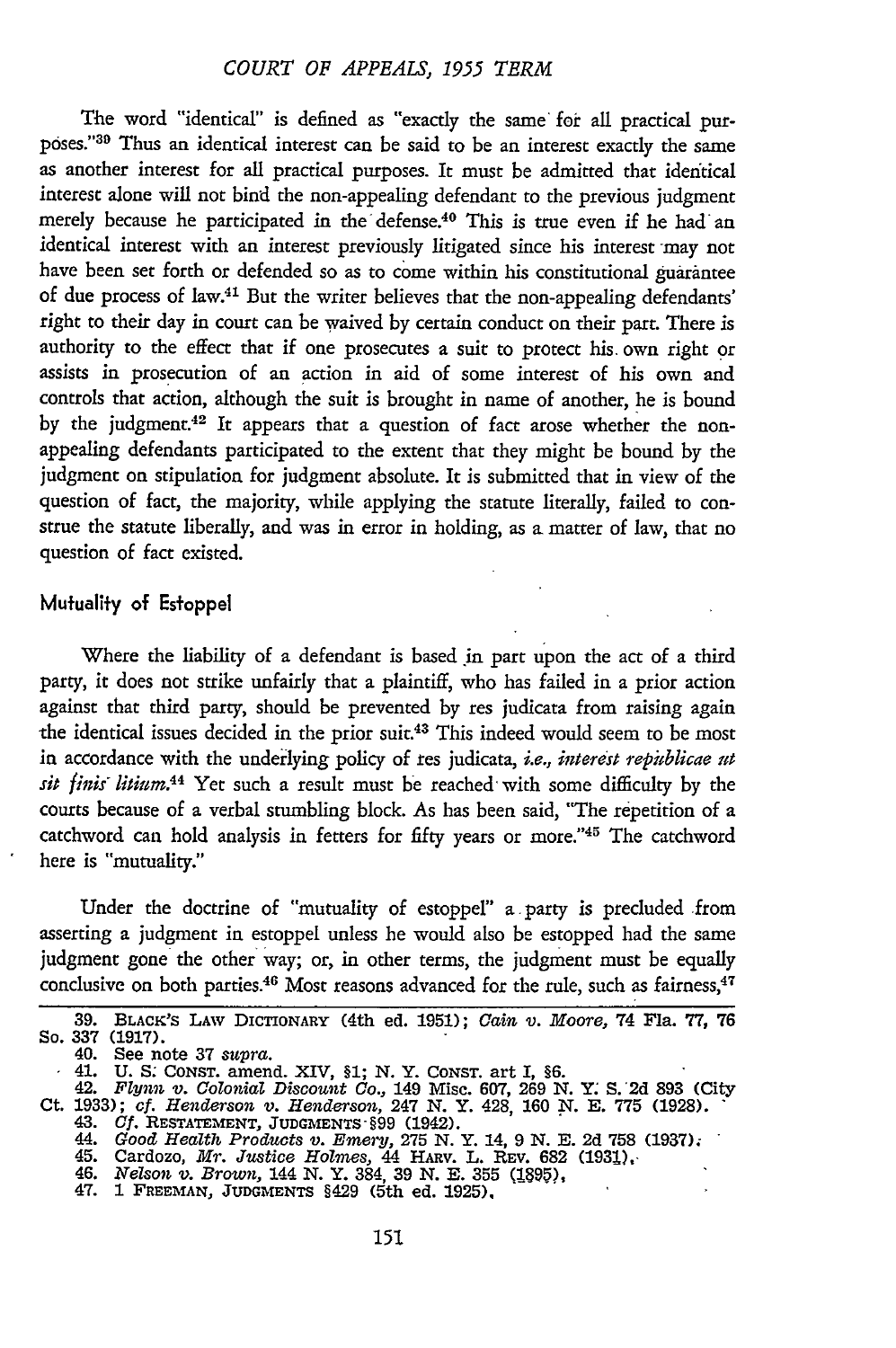#### *BUFFALO LAW REVIEW*

or judicial recognition that many suitors gauge their efforts to the importance of their opponents,<sup>48</sup> have been found wanting.<sup>49</sup> It is plausible that the mutuality concept is a carry-over from the time when parties could not be witnesses and -there was fear that a third party might later take advantage of a judgment obtained upon his own testimony.<sup>50</sup> But whatever the origin or rationale, the doctrine that estoppels must be mutual has been assumed by New York courts without examination.<sup>51</sup>

Certain exceptions have arisen, however, where the relationship between the party asserting the estoppel and the party whose rights were affirmed in the prior suit is that of master and servant, principal and agent, or indemnitor and indemnitee. The leading New York case which circumvented the mutuality rule is *Good Health Products v. Emery,52* in which the owner of a vehicle involved in a collision was allowed to use defensively a judgment in favor of the driver of the vehide in an earlier suit against the present plaintiff. However, the effect of this decision was seemingly limited by *Elder v. New York & Penn. Motor Express, Inc.,15 <sup>3</sup>*in which Judge Finch (who also wrote the opinion in the *Good Health* case) said, **"If** . . . we eliminate in the rule followed in the *Good Health* case, the necessity of the liability being dependent on the negligence of a servant  $\dots$ then it would seem that we would eliminate entirely the requirements of mutuality of estoppel and privity."<sup>54</sup>

In the recent case of *Israel v. Wood Dolson Co., Inc.,55* the plaintiff brought an action against the defendant Wood Dolson for breach of contract, combining with it an action against one Gross for inducing the breach. The actions were severed and the contract action tried first, resulting in a dismissal of the complaint. No appeal was taken. Thereupon Gross amended his answer to plead that judgment as an estoppel and moved for a summary judgment.<sup>56</sup> The motion was denied by Special Term, which held that the judgment bound only the parties in-

- -52. **275 N.** *Y.* 14, 9 **N. E.** 2d **758** (1937). 53.. 284 **,N.** Y. 350, **31 N.** E. 2d **188** (1954).
- 
- 54. See note **53** *supra,* at 353, 31 **N. E.** 2d **188, 191** (1940). **55. 1 N.** Y. 2d 116, 134 *N.* **E.** 2d 97 (1956).
- 

56. "The effect of an adjudication as res judicata is not confined to subsequent independent actions or proceedings, but is equally applicable to all ancillary or collateral proceedings, in the same suit  $\ldots$ ." 2 FREEMAN §927(a) (5th ed. 1925). The doctrine of the 'law of the case" Is limited to subsequent proceedings of the same case, *Scott v. Scotts Bluff County,* **106** Neb. 355, 183 N. W. 573 (1921), involving orders which are interlocutory, Walker v. Gerli, 257 App. Div. 249, 12 N. Y. S. 2d 942 (1st Dep't 1939), and the same par-<br>Gerli, 257 App. Div. 249, 12 N. Y. S. 2d 942 (1st Dep't 1939)

<sup>48.</sup> Moszisker, Res Judicata, 38 YALE L. J. 299, 303 (1928).<br>49. *Bernhard v. Bank of America,* 19 Cal. 2d 807, 122 P. 2d 892 (1942).<br>50. *Atkinson v. White,* 60 Me. 396 (1872).<br>51. *The Atlantic Dock Co. v. Mayor,* 53 N. Y

*International By. Co.,* 217 **App.** Div. 521, **217 N.** Y. Supp. **522** (4th Dep't 1926), *aff'd,* 244 **N.** Y. **582, 155 N. E. 905 (1926).**